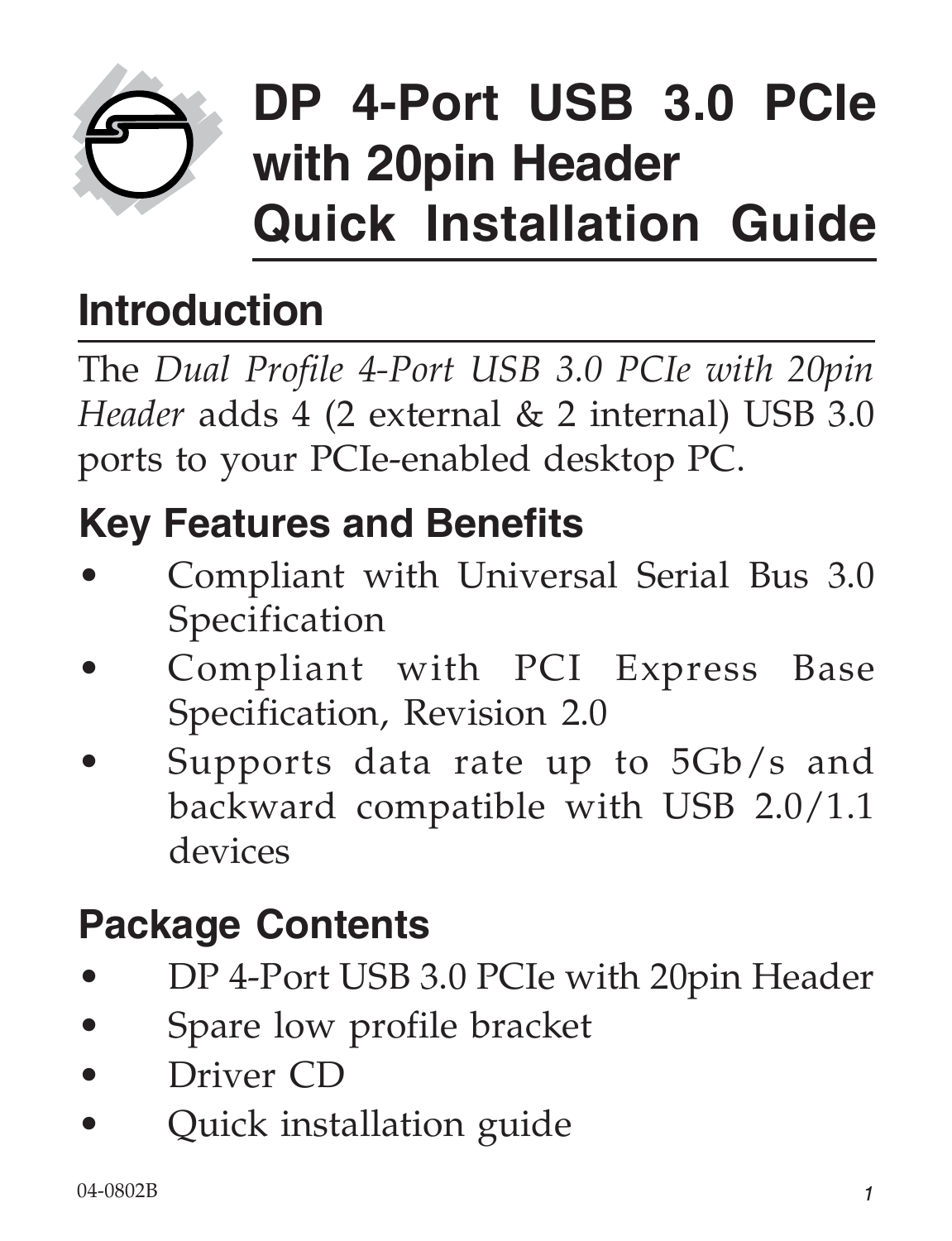### **System Requirements**

- Desktop PC with an available PCIe slot
- Windows® 8 (32-/64-bit) / 7 (32-/64-bit) / Vista (32-/64-bit) / XP (32-/64-bit) / Server 2003 & 2008 (32-/64-bit) / Server 2008 R2

#### **Layout**



**Figure 1: Layout**

**\*Note**: The host adapter will work with or without the power connected. However, we recommend this connection if your USB devices are not recognized by Windows, lose connection to Windows randomly or all ports are connected to USB devices.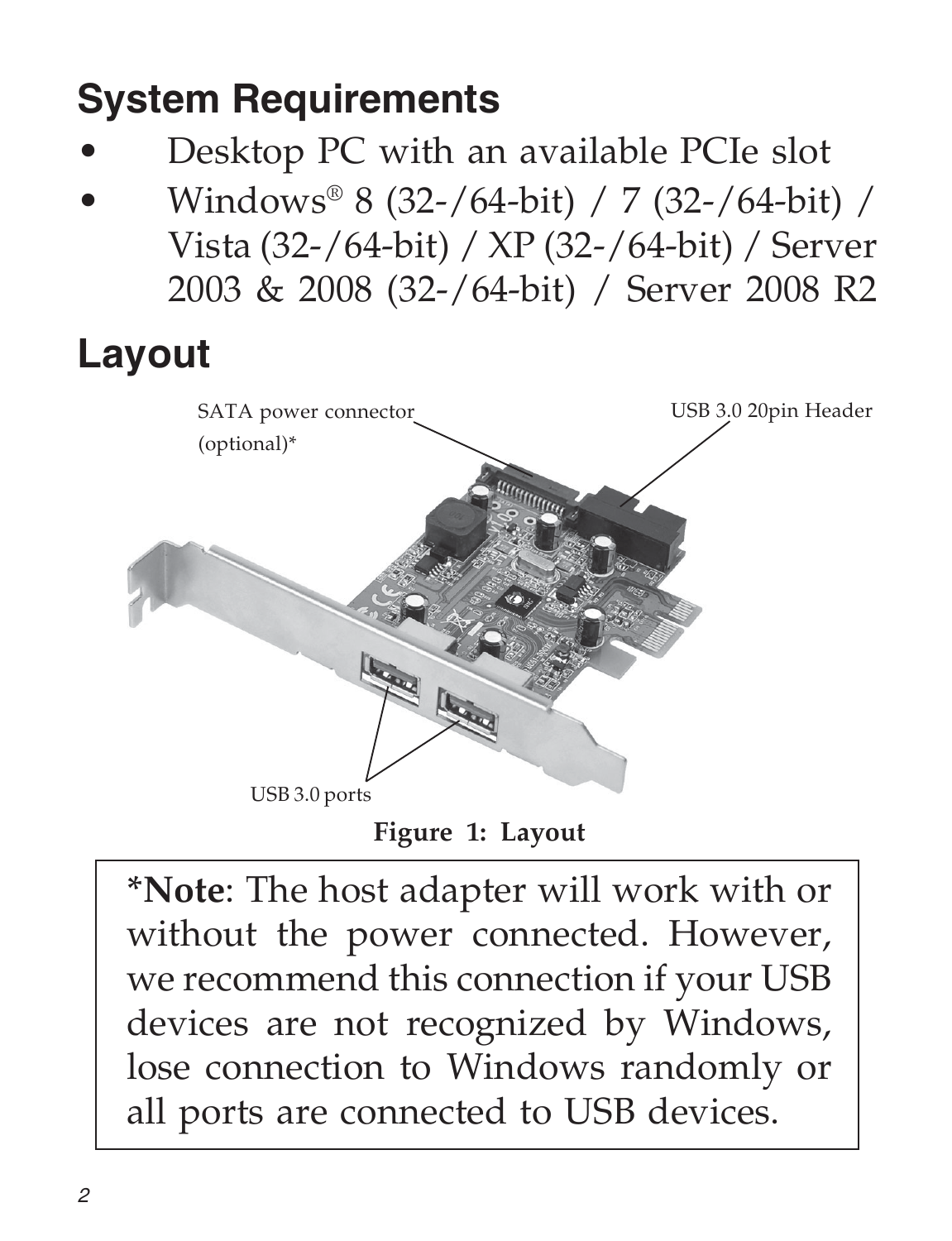# **Hardware Installation**

For low profile systems, install the spare low profile bracket now. And since the design of computer cases and motherboards vary, refer to your computer's reference manual for further information.

Static Electricity Discharge may permanently damage your system. Discharge any static electricity build up in your body by touching your computer's case for a few seconds. Avoid any contact with internal parts and handle cards only by their external edges.

- 1. Turn OFF the power to your computer and any other connected peripheral devices.
- 2. Unplug the power cord from the computer.
- 3. Remove your computer cover, then remove the slot bracket from an available PCIe slot.
- 4. Carefully align the card's bus connector with the selected PCI Express slot on the motherboard. Push the card down firmly, but gently, until it is well seated.
- 5. Replace the slot bracket holding screw to secure the card.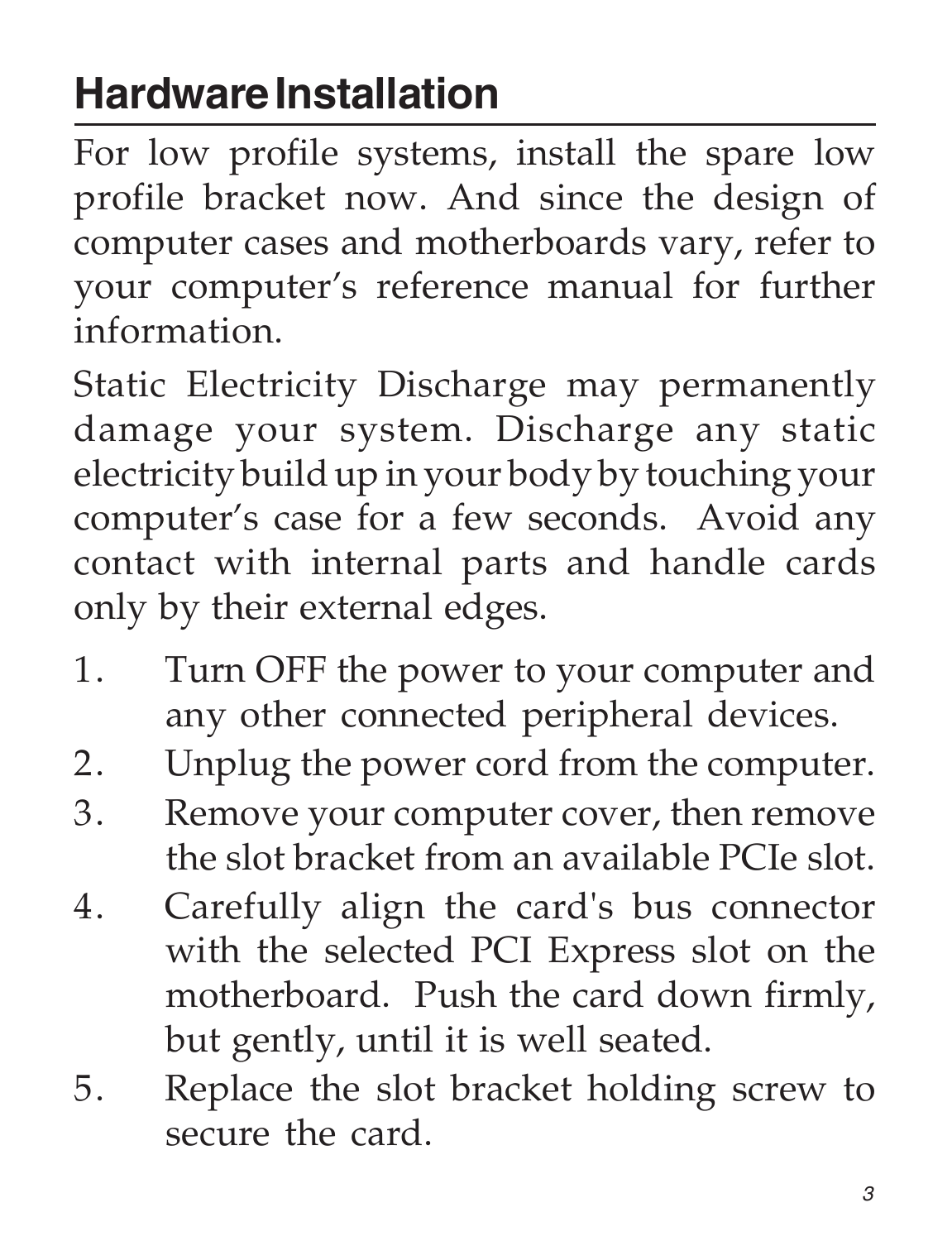- 6. Connect the system power supply to the cards's **SATA power connector**. This connection is optional.
- 7. Connect the card's **20pin USB 3.0 Header** to your USB 3.0 device. Skip this step if this connection is not needed.
- 8. Replace the computer cover and reconnect the power cord.

# **Driver Installation**

Note: For Windows 8, the driver is already embedded in the operating system. So no additional installation steps are needed.

#### **Windows 7 (32-/64-bit) / Vista (32-/64-bit) / 2008 R2**

- 1. Install the card and boot up Windows.
- 2. Click **Cancel** at the Found New Hardware (if prompted).
- 3. Insert the driver CD. *For Windows 7 / 2008 R2:* At the CD AutoPlay box, click **Open folder to view files**, then double click **Setup**.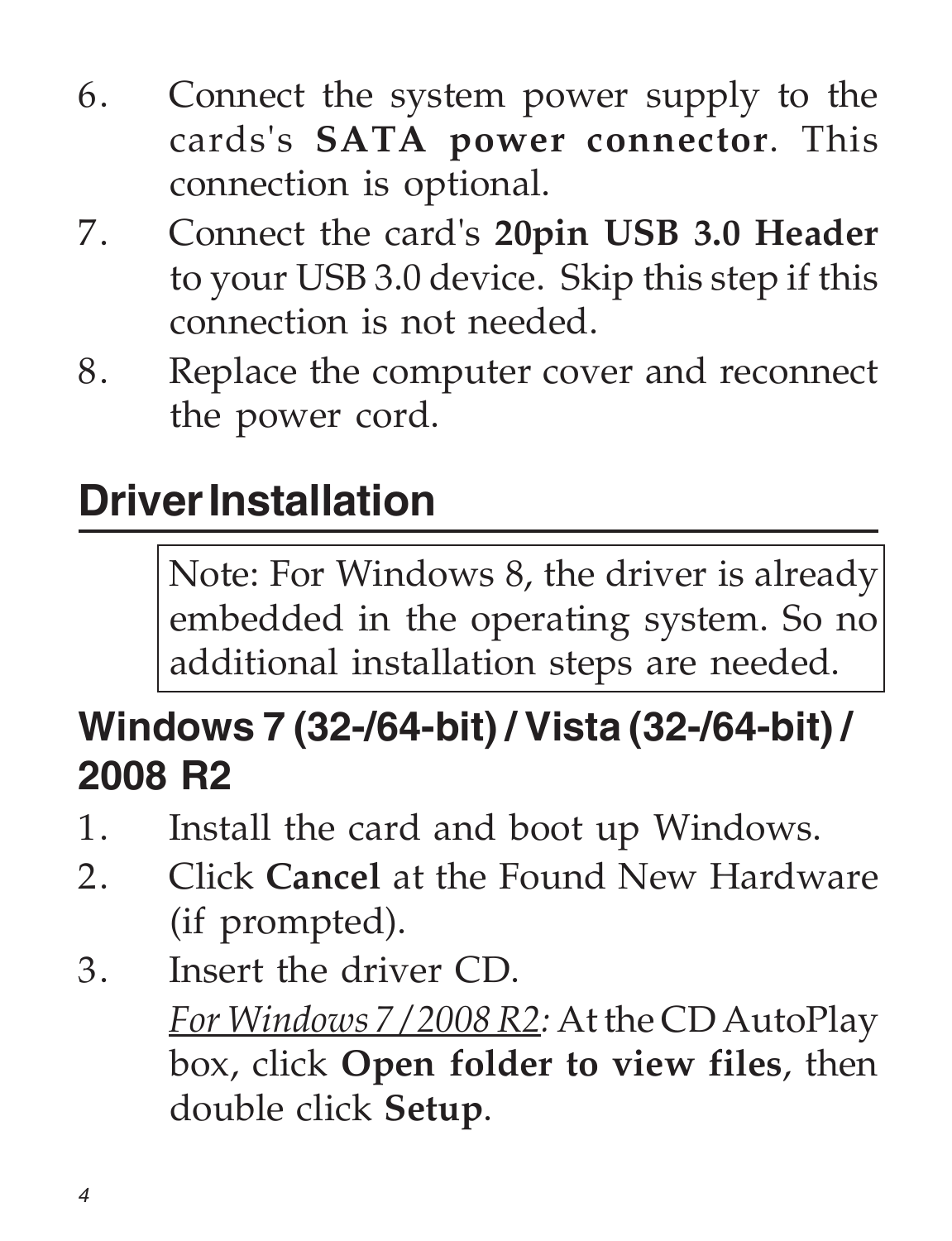*For Windows Vista*: At the CD Autoplay window, double click **Setup**.

- 4. Click **Yes** or **Continue** at the User Account Control. For 2008 R2, skip this step.
- 5. At Welcome to InstallShield wizard..., click **Next**.
- 6. Select **I accept the terms of the license agreement**, click **Next**.
- 7. At Ready to Install the Program, click **Install**.
- 8. Click **Finish**, then restart the computer.

#### **Windows XP (32-/64-bit) / Server 2008 & 2003 (32-/64-bit)**

- 1. Install the card and boot up Windows.
- 2. Click **Cancel** at the Found New Hardware window.
- 3. Insert the driver CD. Click **Start**, **Run**. Type **D:\Setup.exe**, click **OK**. (Change **D:** to match your CD\DVD-ROM drive letter)
- 4. At Welcome to InstallShield wizard..., click **Next**.
- 5. Select **I accept the terms of the license agreement**, click **Next**.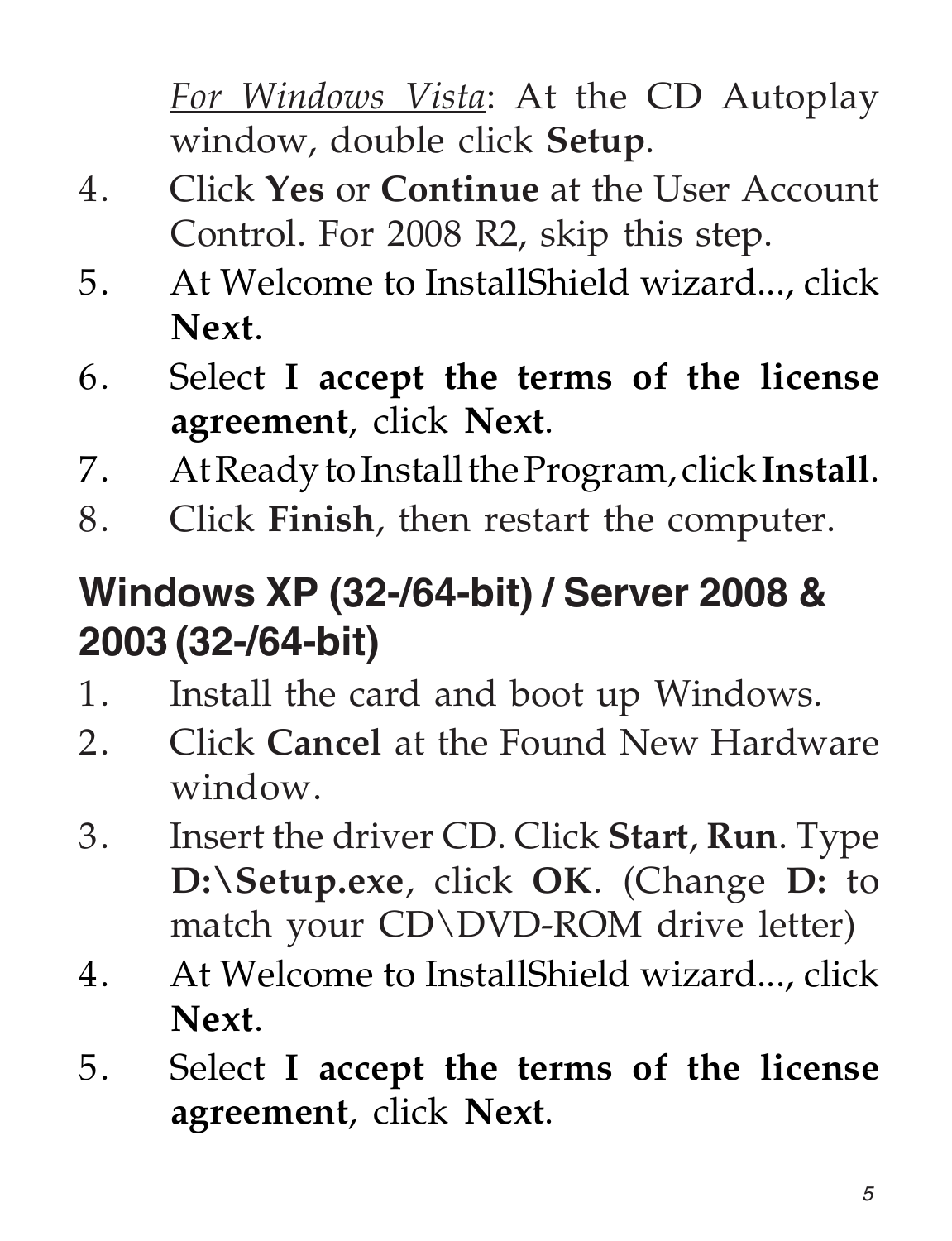- 6. At Ready to Install the Program, click **Install**.
- 7. Click **Finish**, then restart the computer.

#### **To Verify Successful Installation**

1. Go to Device Manager to verify installation. *For Windows 8 / Windows 7/ Windows XP / Server 2008 R2 / Server 2003:* Right click **Computer** or **My Computer**, click **Manage**, then click **Device Manager**.

> *For Windows Vista*: Right click **Computer**, click **Manage**, click **Continue**, then click **Device Manager**.

> *For Windows 2008:* Right click **Computer**, click **Manage**, double click **Diagnostics**, then click **Device Manager**.

2. Double click **Universal Serial Bus controllers**. A **Renesas Electronics USB 3.0 Host Controller** and a **Renesas Electronics USB 3.0 Root Hub** should be displayed.

> For Windows 8, a **Renesas USB 3.0 eXtensible Host Controller** is displayed.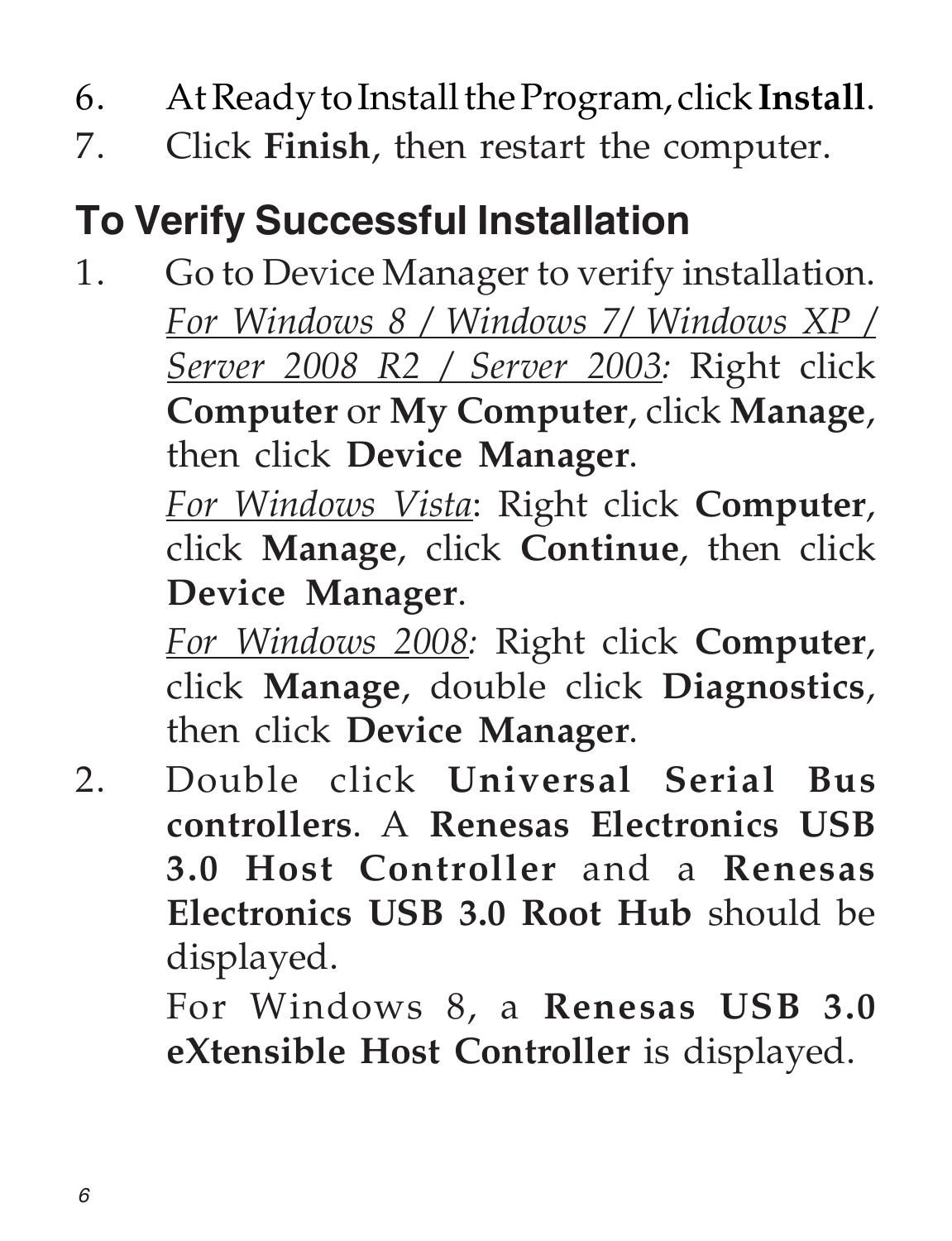# **Technical Support and Warranty**

**QUESTIONS?** SIIG's **Online Support** has answers! Simply visit our web site at *www.siig.com* and click **Support**. Our online support database is updated daily with new drivers and solutions. Answers to your questions could be just a few clicks away. You can also submit questions online and a technical support analysts will promptly respond.

SIIG offers a lifetime manufacturer warranty with this product. This warranty covers the original purchaser and guarantees the product to be free of any defects in materials or workmanship for the life of the product.

SIIG will, at our discretion, repair or replace (with an identical product or product having similar features and functionality) the product if defective in materials or workmanship. This warranty gives you specific legal rights, and you may also have other rights which vary from state to state. Please see our web site for more warranty details.

If you encounter any problems with this product, please follow the procedures below. A) If it is within the store's return policy period, please return the product to the store where you purchased from.

B) If your purchase has passed the store's return policy period, please follow the steps below to have the product repaired or replaced.

**Step 1:** Submit your RMA request.

Go to **www.siig.com**, click **Support**, then **Request A Product Replacement** to submit a request to SIIG RMA or fax a request to 510-657-5962. Your RMA request will be processed, if the product is determined to be defective, an RMA number will be issued.

**Step 2:** After obtaining an RMA number, ship the product.

- Properly pack the product for shipping. All accessories that came with the original package must be included.
- Clearly write your RMA number on the top of the returned package. SIIG will refuse to accept any shipping package, and will not be responsible for a product returned without an RMA number posted on the outside of the shipping carton.
- You are responsible for the cost of shipping to SIIG. Ship the product to the following address:

**SIIG, Inc. 6078 Stewart Avenue Fremont, CA 94538-3152, USA RMA #:**

• SIIG will ship the repaired or replaced product via Ground in the U.S. and International Economy outside of the U.S. at no cost to the customer.